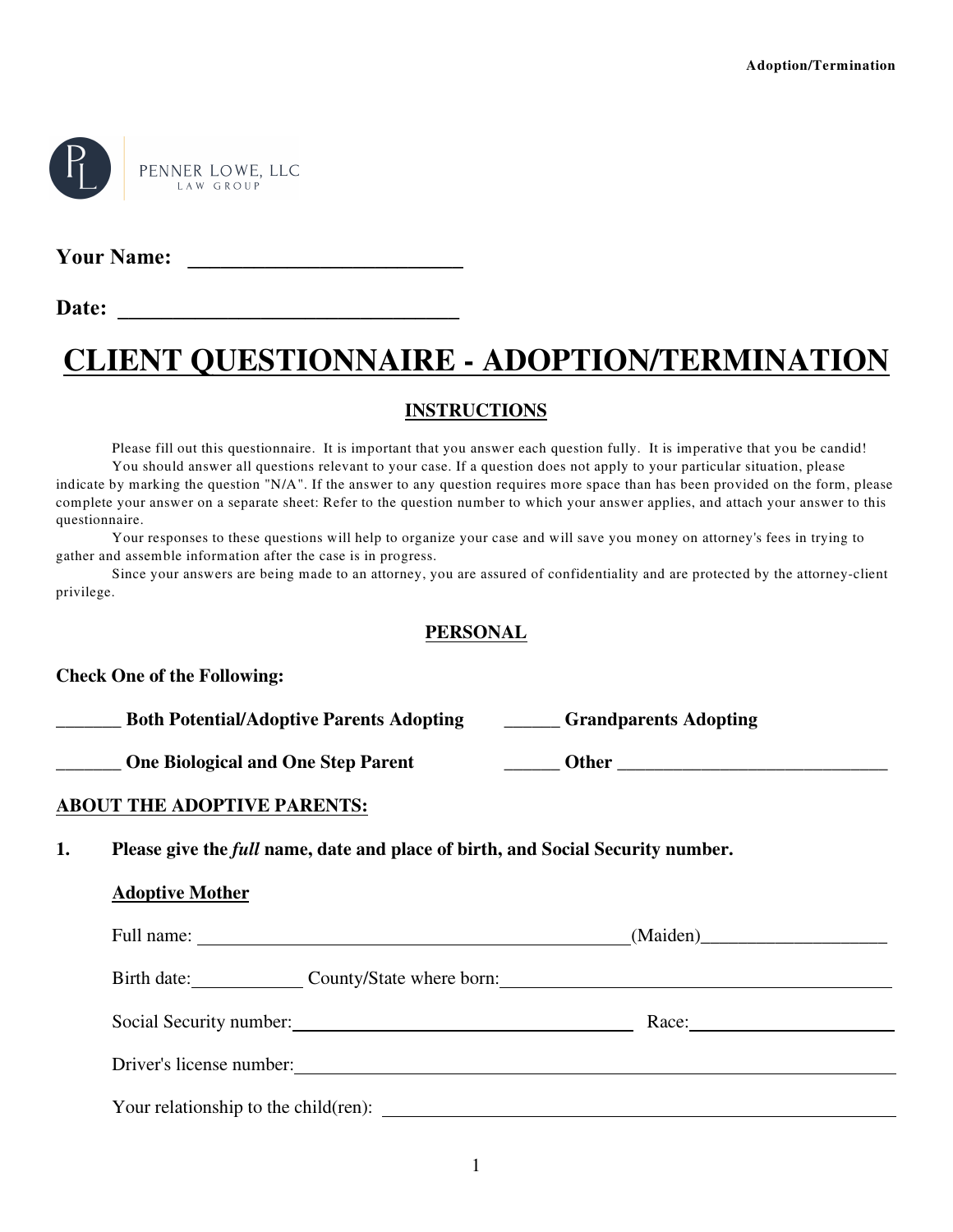### **Adoption/Termination**

# **Adoptive Father**

|                                     |                                                                                                                                                                                                                                      | Birth date: County/State where born: County/State where born:                                                                                                                                                                        |
|-------------------------------------|--------------------------------------------------------------------------------------------------------------------------------------------------------------------------------------------------------------------------------------|--------------------------------------------------------------------------------------------------------------------------------------------------------------------------------------------------------------------------------------|
|                                     |                                                                                                                                                                                                                                      | Social Security number: Race: Race:                                                                                                                                                                                                  |
|                                     |                                                                                                                                                                                                                                      | Driver's license number:                                                                                                                                                                                                             |
|                                     |                                                                                                                                                                                                                                      |                                                                                                                                                                                                                                      |
|                                     | Where are you living now, and what is your phone number?                                                                                                                                                                             |                                                                                                                                                                                                                                      |
|                                     | Address: <u>example and the set of the set of the set of the set of the set of the set of the set of the set of the set of the set of the set of the set of the set of the set of the set of the set of the set of the set of th</u> |                                                                                                                                                                                                                                      |
|                                     |                                                                                                                                                                                                                                      | City: City: County: County: State: Zip:                                                                                                                                                                                              |
|                                     |                                                                                                                                                                                                                                      |                                                                                                                                                                                                                                      |
|                                     |                                                                                                                                                                                                                                      |                                                                                                                                                                                                                                      |
|                                     |                                                                                                                                                                                                                                      | Phone:                                                                                                                                                                                                                               |
|                                     |                                                                                                                                                                                                                                      | Fax: The contract of the contract of the contract of the contract of the contract of the contract of the contract of the contract of the contract of the contract of the contract of the contract of the contract of the contr       |
|                                     | Pager:                                                                                                                                                                                                                               |                                                                                                                                                                                                                                      |
|                                     |                                                                                                                                                                                                                                      |                                                                                                                                                                                                                                      |
|                                     |                                                                                                                                                                                                                                      | Other: <u>contract the contract of the contract of the contract of the contract of the contract of the contract of the contract of the contract of the contract of the contract of the contract of the contract of the contract </u> |
|                                     |                                                                                                                                                                                                                                      |                                                                                                                                                                                                                                      |
|                                     |                                                                                                                                                                                                                                      |                                                                                                                                                                                                                                      |
|                                     | How were you referred to this office (please check one)?:                                                                                                                                                                            |                                                                                                                                                                                                                                      |
|                                     |                                                                                                                                                                                                                                      |                                                                                                                                                                                                                                      |
| $\Box$ Phonebook<br>$\Box$ Internet |                                                                                                                                                                                                                                      |                                                                                                                                                                                                                                      |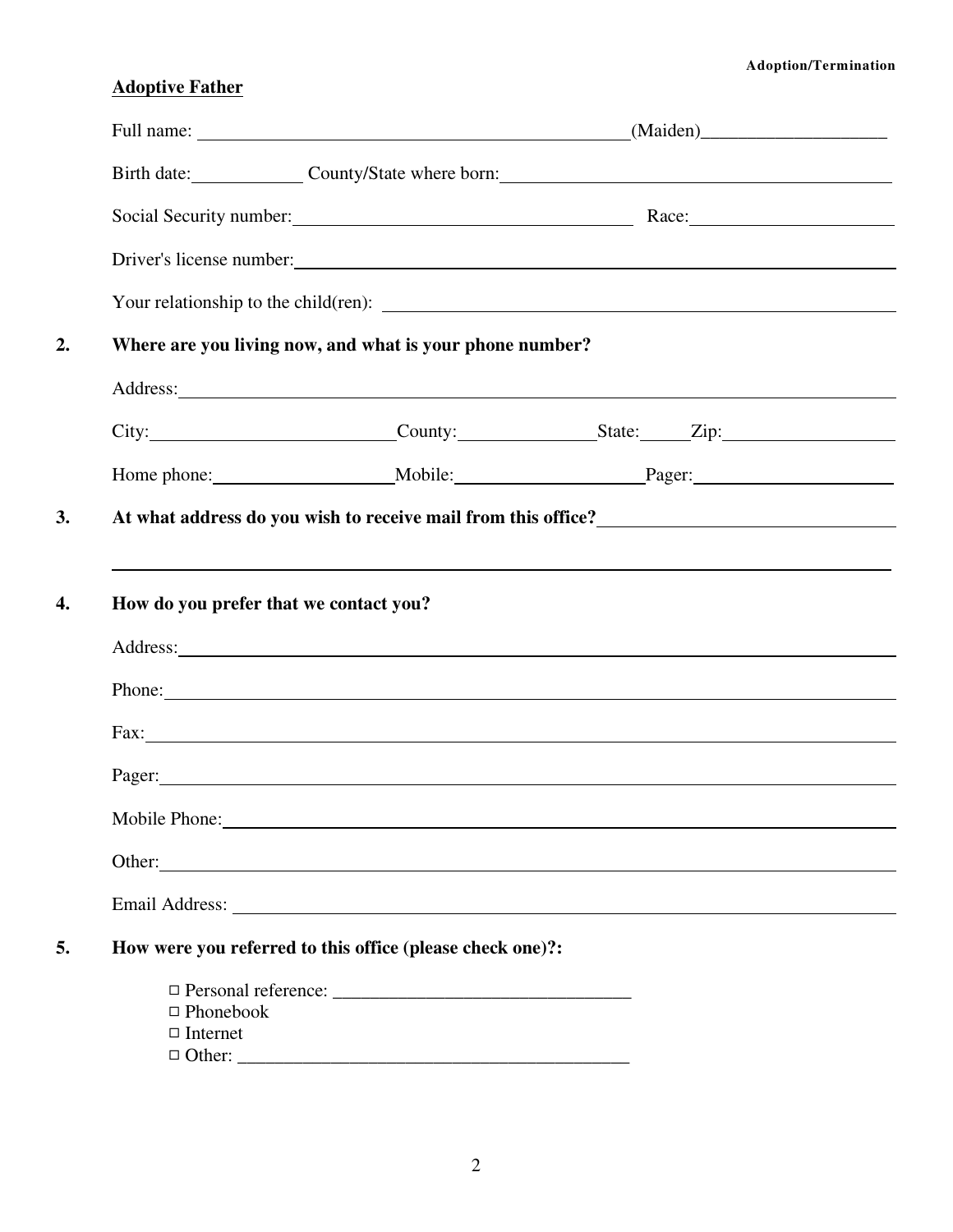**6. Have you consulted or retained any other attorneys on this matter before coming to this office?**

If so, please state who and when:

**7. Please complete the following information concerning your employment.**

## **Adoptive Mother**

| Job title:                                                                                                                                                                                                                           |
|--------------------------------------------------------------------------------------------------------------------------------------------------------------------------------------------------------------------------------------|
|                                                                                                                                                                                                                                      |
|                                                                                                                                                                                                                                      |
| Telephone number:                                                                                                                                                                                                                    |
| May we call you at work?                                                                                                                                                                                                             |
| Gross salary per month or annually:                                                                                                                                                                                                  |
|                                                                                                                                                                                                                                      |
|                                                                                                                                                                                                                                      |
| <b>Adoptive Father</b>                                                                                                                                                                                                               |
|                                                                                                                                                                                                                                      |
| Job title:                                                                                                                                                                                                                           |
|                                                                                                                                                                                                                                      |
|                                                                                                                                                                                                                                      |
|                                                                                                                                                                                                                                      |
| May we call you at work?                                                                                                                                                                                                             |
| Gross salary per month or annually: 100 minutes and the same same state of the same state of the same state of the same state of the same state of the same state of the same state of the same state of the same state of the       |
|                                                                                                                                                                                                                                      |
| Education: <u>Container and Container and Container and Container and Container and Container and Container and Container and Container and Container and Container and Container and Container and Container and Container and </u> |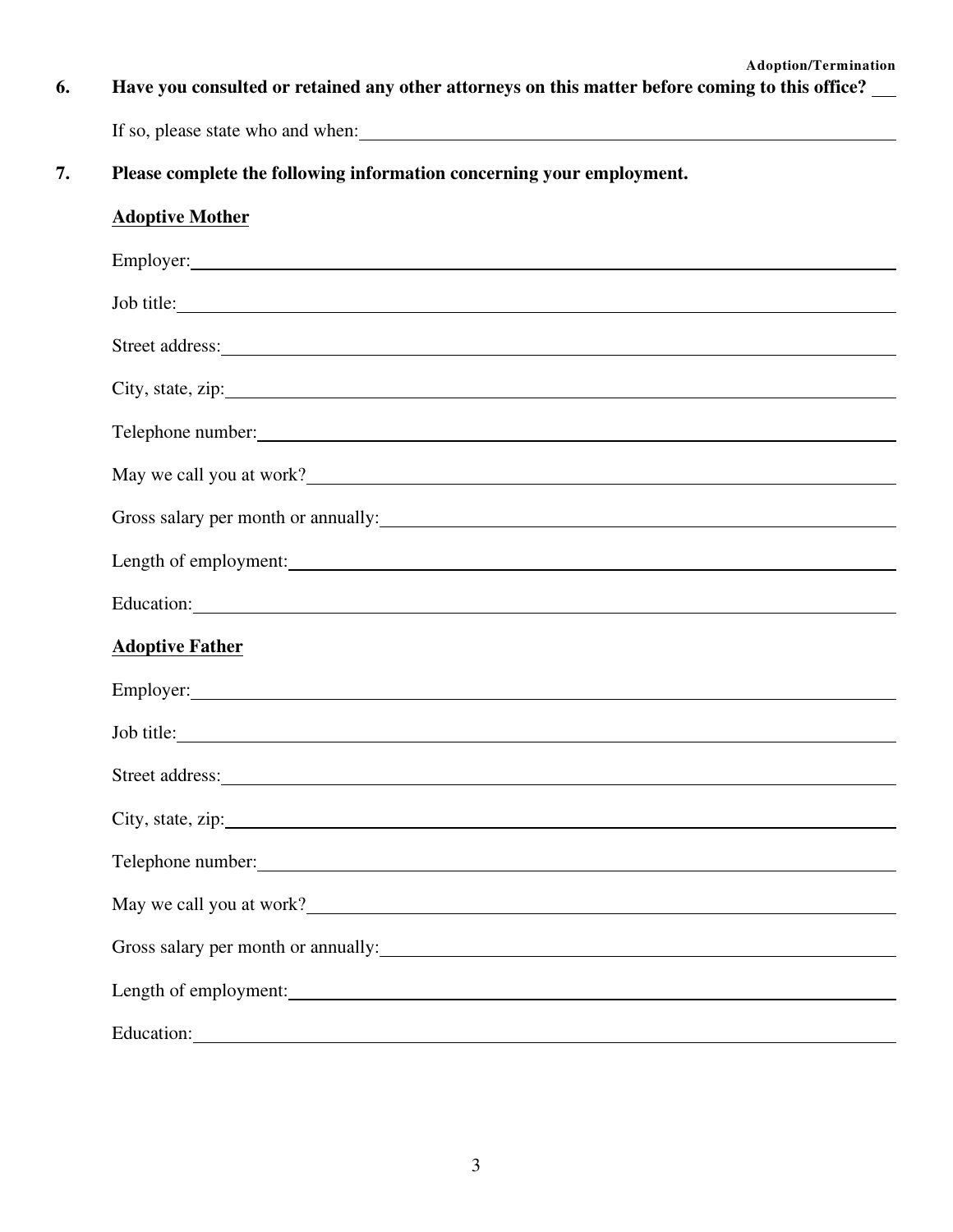### **ABOUT THE BIOLOGICAL PARENTS:**

**8. Please give the** *full* **name, date and place of birth, and Social Security number of biological**

# **parents.**

# **Biological Mother:**

|                           | Birth date: County/State where born: County/State where born:                                                                                                                                                                  |                     |        |
|---------------------------|--------------------------------------------------------------------------------------------------------------------------------------------------------------------------------------------------------------------------------|---------------------|--------|
|                           | Social Security number: Race: Race:                                                                                                                                                                                            |                     |        |
|                           | Driver's license number: 1000 million and 1000 million and 1000 million and 1000 million and 1000 million and 1000 million and 1000 million and 1000 million and 1000 million and 1000 million and 1000 million and 1000 milli |                     |        |
|                           |                                                                                                                                                                                                                                |                     |        |
|                           |                                                                                                                                                                                                                                |                     |        |
| <b>Biological Father:</b> |                                                                                                                                                                                                                                |                     |        |
|                           |                                                                                                                                                                                                                                |                     |        |
|                           | Birth date: County/State where born: County/State where born:                                                                                                                                                                  |                     |        |
|                           | Social Security number: Race: Race:                                                                                                                                                                                            |                     |        |
|                           | Driver's license number:                                                                                                                                                                                                       |                     |        |
|                           |                                                                                                                                                                                                                                |                     |        |
|                           |                                                                                                                                                                                                                                |                     |        |
|                           | Where are the biological parents living now, and what is his or her phone numbers?                                                                                                                                             |                     |        |
| <b>Biological Mother:</b> |                                                                                                                                                                                                                                |                     |        |
|                           |                                                                                                                                                                                                                                |                     |        |
|                           |                                                                                                                                                                                                                                | County: State: Zip: |        |
|                           | Mobile: Mobile:                                                                                                                                                                                                                |                     | Pager: |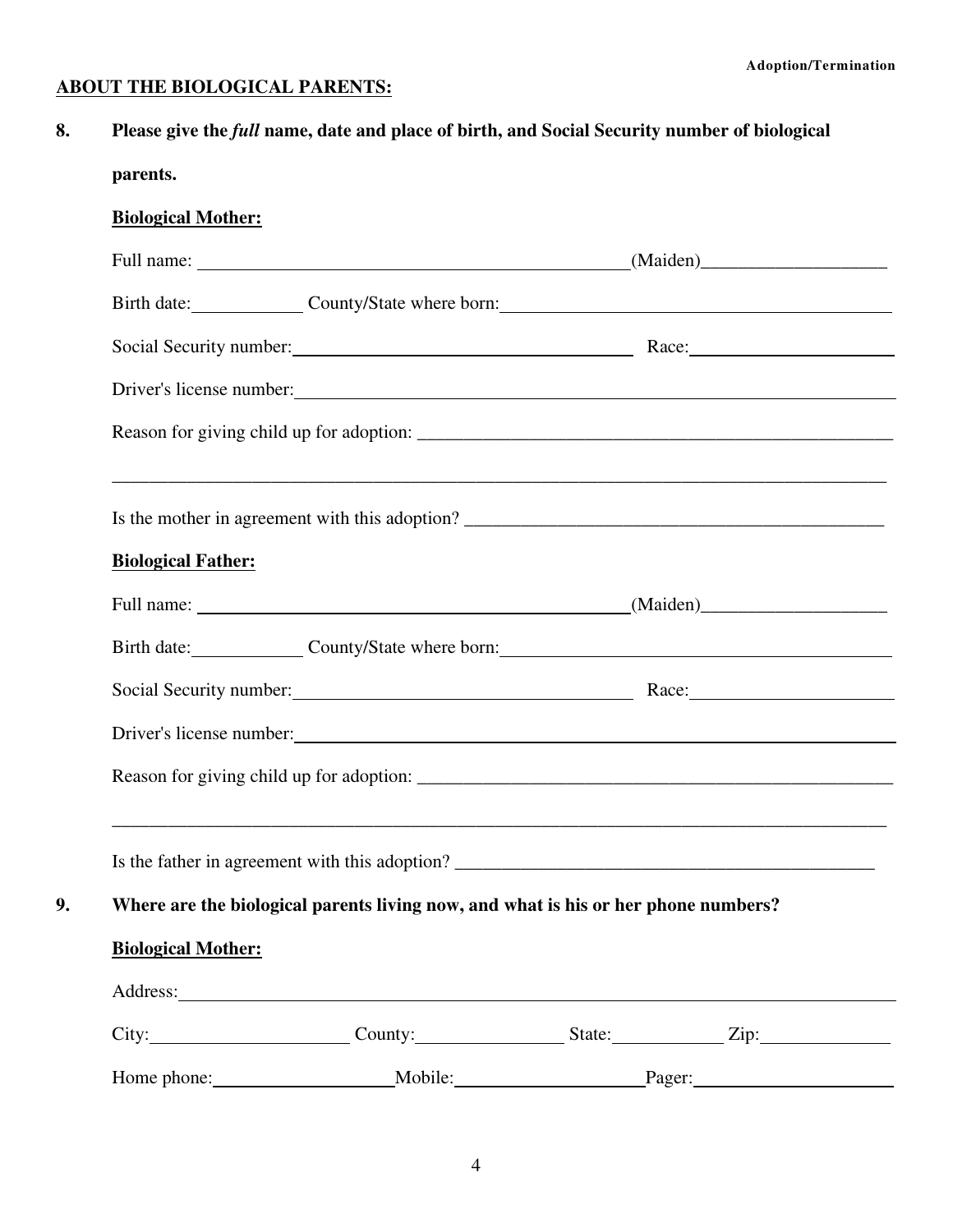### **Adoption/Termination**

# **Biological Father:**

|                           | City: City: County: County: State: Zip: Zip:                                                                                                                                                                                   |  |
|---------------------------|--------------------------------------------------------------------------------------------------------------------------------------------------------------------------------------------------------------------------------|--|
|                           |                                                                                                                                                                                                                                |  |
|                           | Please complete the following information concerning the biological parents' employment.                                                                                                                                       |  |
| <b>Biological Mother:</b> |                                                                                                                                                                                                                                |  |
|                           |                                                                                                                                                                                                                                |  |
|                           | Job title:                                                                                                                                                                                                                     |  |
|                           | Street address: Note that the same state of the state of the state of the state of the state of the state of the state of the state of the state of the state of the state of the state of the state of the state of the state |  |
|                           |                                                                                                                                                                                                                                |  |
|                           | Telephone number:                                                                                                                                                                                                              |  |
|                           |                                                                                                                                                                                                                                |  |
|                           | Length of employment:                                                                                                                                                                                                          |  |
|                           | Education:                                                                                                                                                                                                                     |  |
| <b>Biological Father:</b> |                                                                                                                                                                                                                                |  |
|                           | Employer: Employer and the same state of the state of the state of the state of the state of the state of the state of the state of the state of the state of the state of the state of the state of the state of the state of |  |
|                           | Job title:                                                                                                                                                                                                                     |  |
|                           |                                                                                                                                                                                                                                |  |
|                           |                                                                                                                                                                                                                                |  |
|                           | Telephone number:                                                                                                                                                                                                              |  |
|                           | Gross salary per month or annually:                                                                                                                                                                                            |  |
|                           | Length of employment:                                                                                                                                                                                                          |  |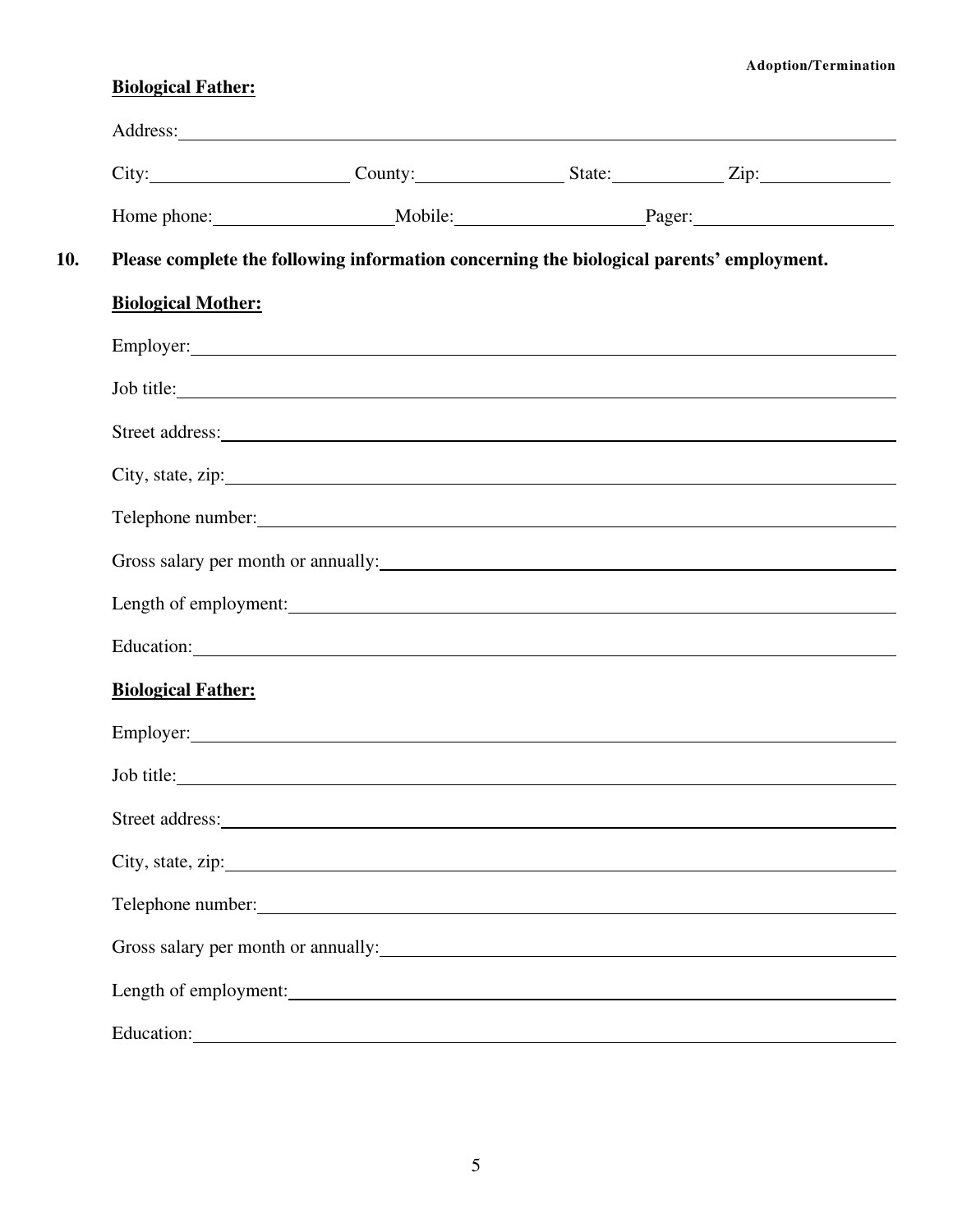### **ABOUT THE CHILDREN:**

**11. Please give the full name, date and place of birth, sex, and Social Security number of each of the children subject of this adoption:** Name: Sex (M/F): Date of birth: Age: Age: Place of birth:  $\qquad \qquad \qquad$ Social Security number: Driver's License No. What you wish the child's name to be if changed in this adoption case: Name: Sex (M/F): Date of birth: Age: Age: Place of birth: Social Security number: Driver's License No. What you wish the child's name to be if changed in this adoption case: Name: Sex (M/F): Date of birth: Age: Age: Age: Place of birth: Social Security number: Driver's License No. What you wish the child's name to be if changed in this adoption case: Name:  $\blacksquare$ Sex (M/F): Date of birth: Age: Age: Age: Place of birth: 2000 and 2000 and 2000 and 2000 and 2000 and 2000 and 2000 and 2000 and 2000 and 2000 and 2000  $\mu$ Social Security number: Driver's License No. What you wish the child's name to be if changed in this adoption case: **12. Will there be a dispute over the children?**

If *not*, have the biological parents agreed to relinquish their rights?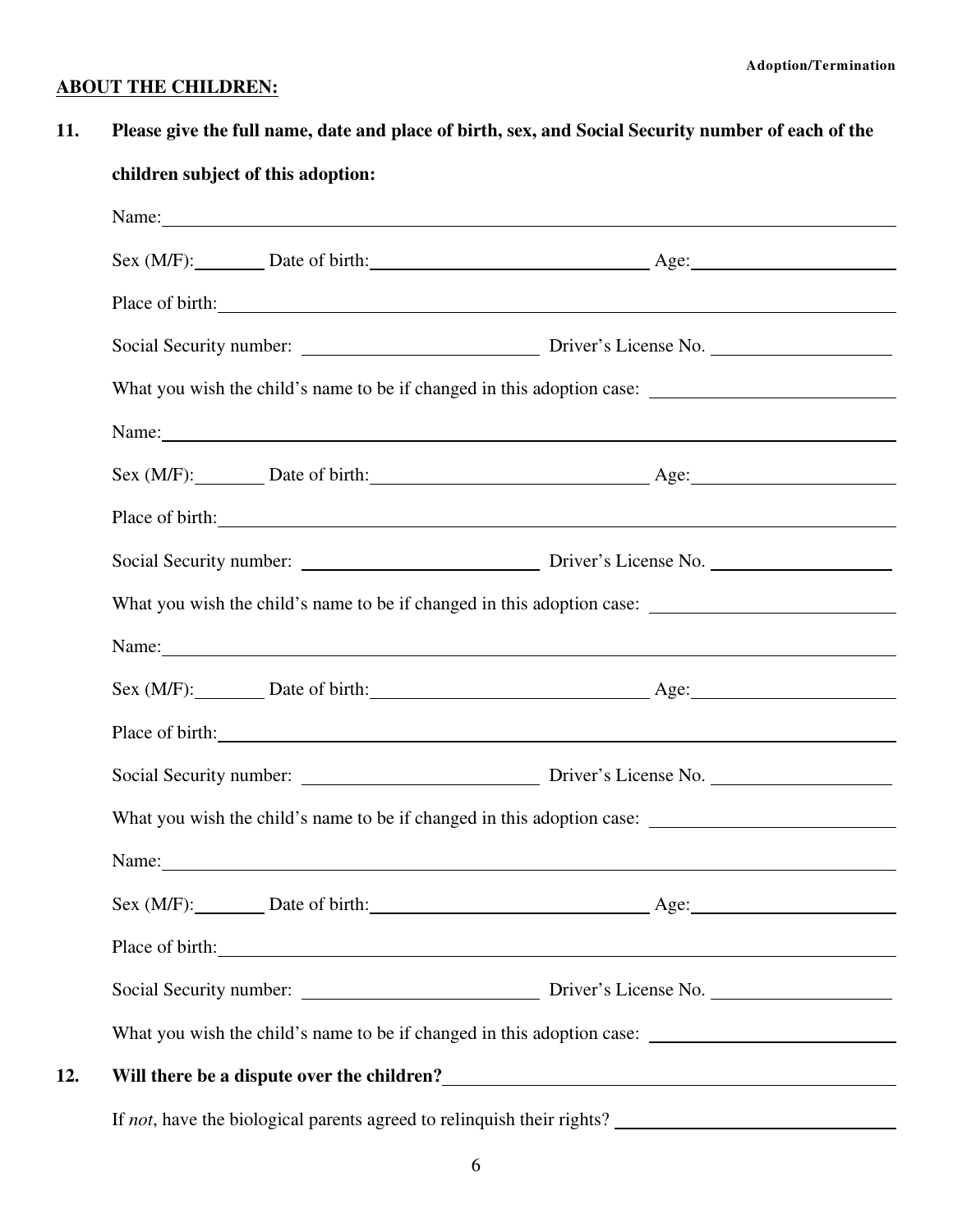**13. Where and with whom are the children living now?**

### **RELATIONSHIP OF ADOPTIVE COUPLE:**

**14. Are you currently married?**

If so, where did you marry and how long have you been married?

**15. What are the circumstances surrounding this adoption?**

**16. Are the biological parents in agreement to this adoption?**

If not, what do you think the objections will be?

**17. If the child is living with you, how long have they done so?**

#### **18. How long have you resided in Kansas?**

What county do you reside in?

How long have you resided in that County?

**19. Do the child(ren) have insurance?**

If so, who provides the insurance and how much is it?

- **20. Check any of the following which are applicable.**
	- Left Children with intent to return
	- Left for 3 months without expressing intent to return
	- Left for 6 months without providing support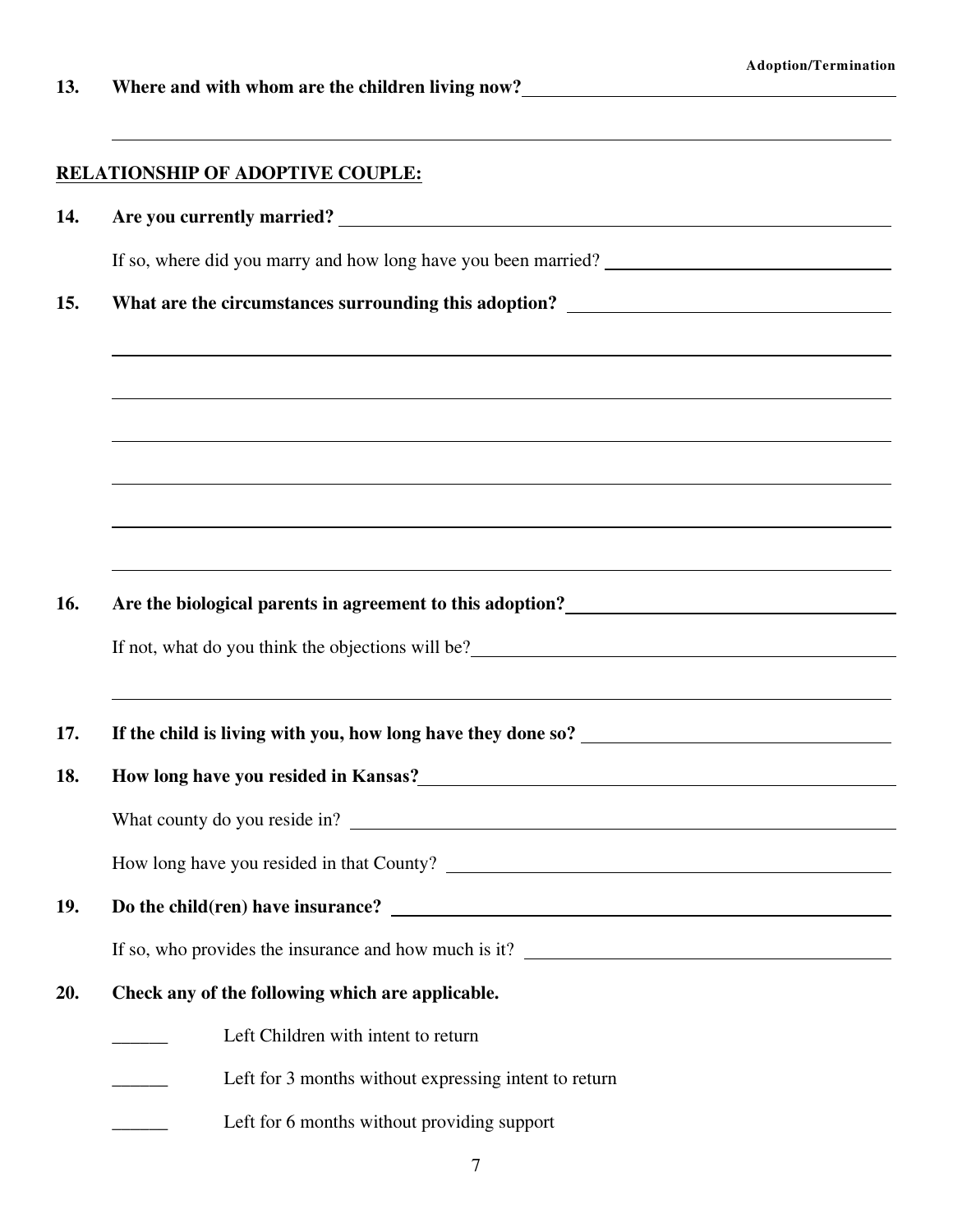|        | Placed or allowed the child in dangerous conditions                                                                                                                                                                                                                   | <b>Adoption/Termination</b> |
|--------|-----------------------------------------------------------------------------------------------------------------------------------------------------------------------------------------------------------------------------------------------------------------------|-----------------------------|
|        | Conduct that endangers children                                                                                                                                                                                                                                       |                             |
|        | Failed to support for one year                                                                                                                                                                                                                                        |                             |
|        | Abandoned children without identifying them                                                                                                                                                                                                                           |                             |
|        | Abandoned mother during pregnancy                                                                                                                                                                                                                                     |                             |
|        | Refused to submit to court order                                                                                                                                                                                                                                      |                             |
|        | Cause of absence from school                                                                                                                                                                                                                                          |                             |
|        | Executed affidavit of relinquishment                                                                                                                                                                                                                                  |                             |
|        | Injured child                                                                                                                                                                                                                                                         |                             |
|        | Terminated with regard to another child                                                                                                                                                                                                                               |                             |
|        | One of you are the child's biological parent                                                                                                                                                                                                                          |                             |
|        | Do any other parties have an attorney?<br><u>Letting</u> the substantian of the particle of the particle of the set of the set of the set of the set of the set of the set of the set of the set of the set of the set of the set of                                  |                             |
|        | If so, who? $\frac{1}{2}$ is a set of $\frac{1}{2}$ is a set of $\frac{1}{2}$ is a set of $\frac{1}{2}$ is a set of $\frac{1}{2}$ is a set of $\frac{1}{2}$ is a set of $\frac{1}{2}$ is a set of $\frac{1}{2}$ is a set of $\frac{1}{2}$ is a set of $\frac{1}{2}$ i |                             |
|        | Do you or the other party have any other children for whom a duty of support is owed?                                                                                                                                                                                 |                             |
|        | If so, please give the full name, date and place of birth, sex, and Social Security number of each such                                                                                                                                                               |                             |
| child: |                                                                                                                                                                                                                                                                       |                             |
|        |                                                                                                                                                                                                                                                                       |                             |
|        | Sex (M/F): Date of birth: Age: Age:                                                                                                                                                                                                                                   |                             |
|        | Place of birth:                                                                                                                                                                                                                                                       |                             |
|        | Social Security number: 1986. The Social Security number:                                                                                                                                                                                                             |                             |
|        | Name:                                                                                                                                                                                                                                                                 |                             |
|        | Sex (M/F): Date of birth: Age: Age:                                                                                                                                                                                                                                   |                             |
|        | Place of birth:                                                                                                                                                                                                                                                       |                             |
|        |                                                                                                                                                                                                                                                                       |                             |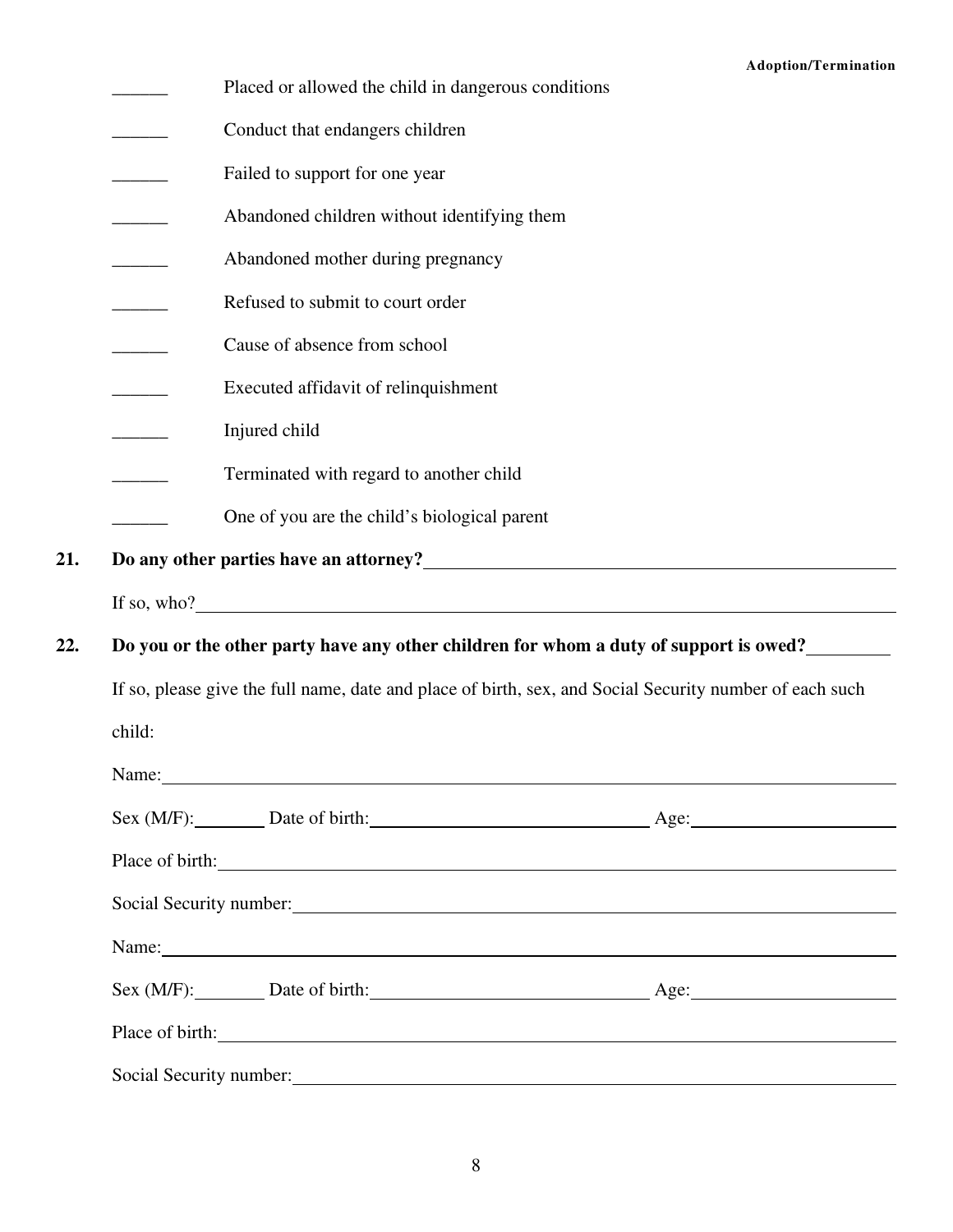| 23. | Do the children involved in the adoption own any property?                                                                                                                                                                             | <b>Adoption/Termination</b> |
|-----|----------------------------------------------------------------------------------------------------------------------------------------------------------------------------------------------------------------------------------------|-----------------------------|
|     | so, please describe: <u>contract and a set of the set of the set of the set of the set of the set of the set of the set of the set of the set of the set of the set of the set of the set of the set of the set of the set of th</u>   |                             |
| 24. | Are the children subject to a prior court order?                                                                                                                                                                                       |                             |
|     | If so, please describe.                                                                                                                                                                                                                |                             |
| 25. | Were the children conceived in Kansas?<br><u>Letting and the contract of the contract of the contract of the contract of the contract of the contract of the contract of the contract of the contract of the contract of the contr</u> |                             |

### **26. "Skeletons in the Closet" and Sensitive Topics:**

IT IS IMPERATIVE THAT YOU BE OPEN AND HONEST IN ANSWERING THE FOLLOWING QUESTIONS. ANY DISCUSSION RELATING TO ANY OF THESE TOPICS BETWEEN YOU AND YOUR ATTORNEY WILL BE PROTECTED BY THE ATTORNEY-CLIENT PRIVILEGE. IF YOU FAIL TO BE HONEST IN ANSWERING THESE QUESTIONS, IT COULD BE ABSOLUTELY DISASTROUS TO YOUR CASE.

If an answer to one of the questions below is "yes," please describe the situation in detail.

Will anyone allege that you or the other party has done any of the following:

|          |                                                                                                    | Adoptive<br>Mother | Adoptive<br>Father |
|----------|----------------------------------------------------------------------------------------------------|--------------------|--------------------|
| 1.       | Committed a crime?                                                                                 |                    |                    |
| 2.       | Been arrested?                                                                                     |                    |                    |
| 3.       | Been in jail or prison?                                                                            |                    |                    |
| 4.       | Used illegal drugs?                                                                                |                    |                    |
| 5.       | Been hospitalized for using illegal drugs?                                                         |                    |                    |
| 6.<br>7. | Abused prescription drugs?<br>Been hospitalized for abusing prescription drugs?                    |                    |                    |
| 8.       | Abused alcohol?                                                                                    |                    |                    |
| 9.       | Been hospitalized for abusing alcohol?                                                             |                    |                    |
| 10.      | Been arrested for or convicted of driving while<br>under the influence of alcohol (drunk driving)? |                    |                    |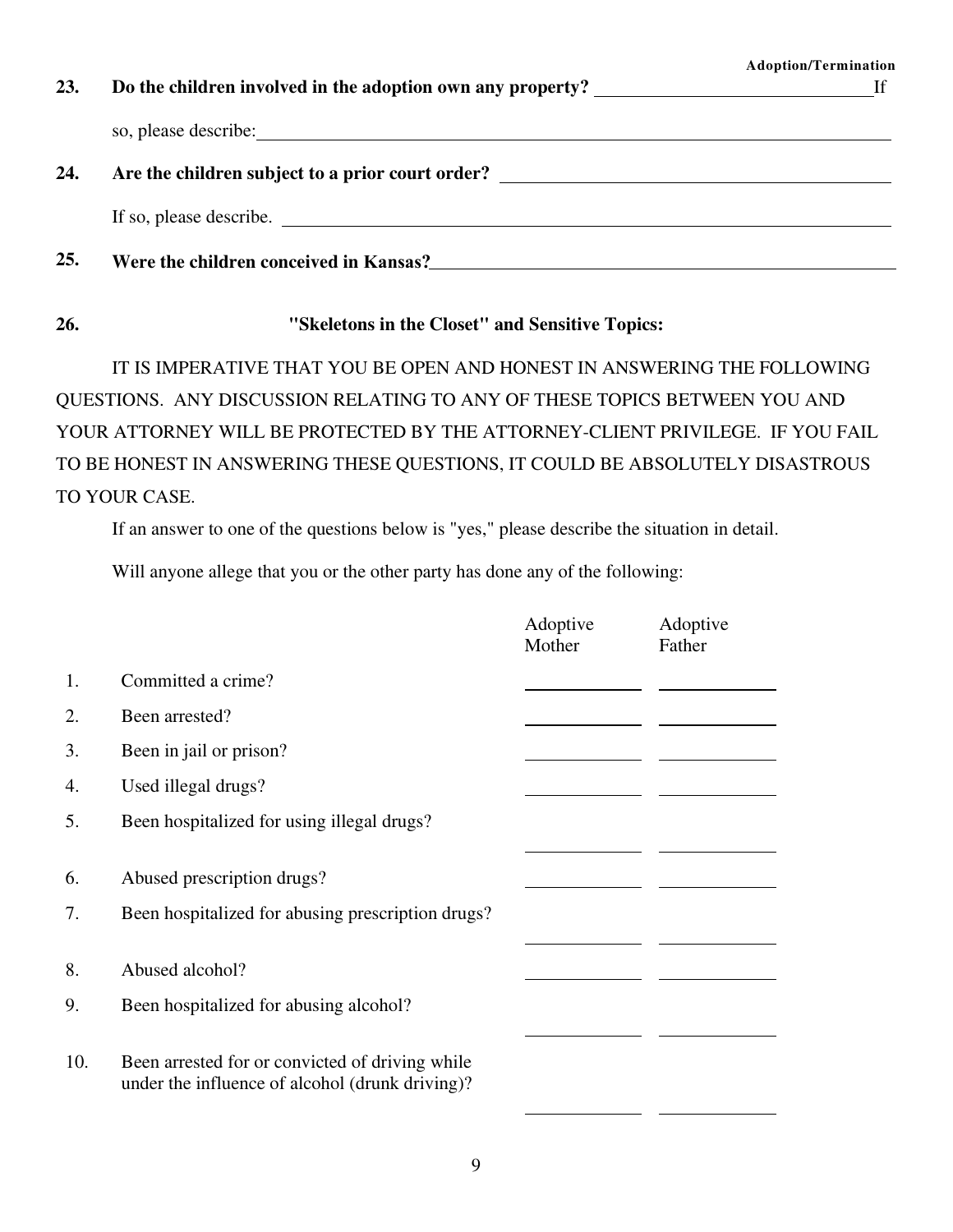#### **Adoption/Termination**

| 11. | Engaged in gambling activities (legal or illegal)?                                |  |  |
|-----|-----------------------------------------------------------------------------------|--|--|
| 12. | Engaged in other illegal activities?                                              |  |  |
| 13. | Attempted suicide?                                                                |  |  |
| 14. | Been hospitalized for an emotional or psychiatric<br>disorder?                    |  |  |
| 15. | Suffered from or received treatment for an<br>emotional or psychiatric condition? |  |  |
| 16. | Abused spouse?                                                                    |  |  |
| 17. | Been accused of child abuse?                                                      |  |  |
| 18. | Had a sexual relationship during the marriage with<br>someone other than spouse?  |  |  |

If so, describe the children's reaction to the relationship and the children's feelings about the person(s) involved in the relationship.

|     |                                         | Adoptive Mother Adoptive Father |
|-----|-----------------------------------------|---------------------------------|
| 19. | Had a homosexual/bisexual relationship? |                                 |
| 20. | Engaged in unusual sexual practices?    |                                 |
| 21. | Had a pregnancy outside of a marriage?  |                                 |
| 22. | Had a sexually transmitted disease?     |                                 |
| 23. | Drunk to excess?                        |                                 |
|     | If so, what and how often?              |                                 |
| 24. | Other?                                  |                                 |
|     |                                         |                                 |